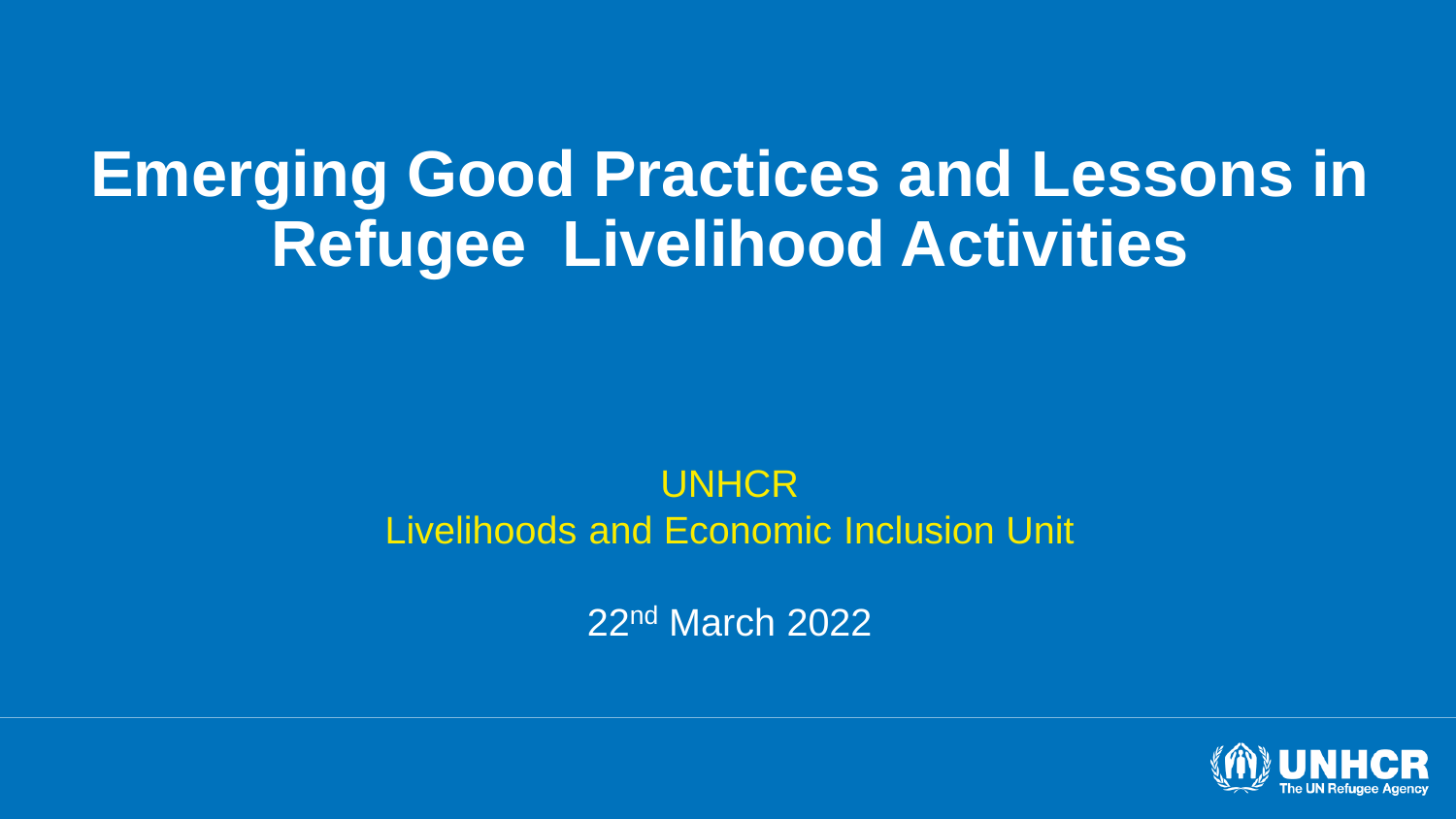## **Outline**

- Operational context
- Criteria for good practice
- Specific cases
- Key lessons and emerging concerns

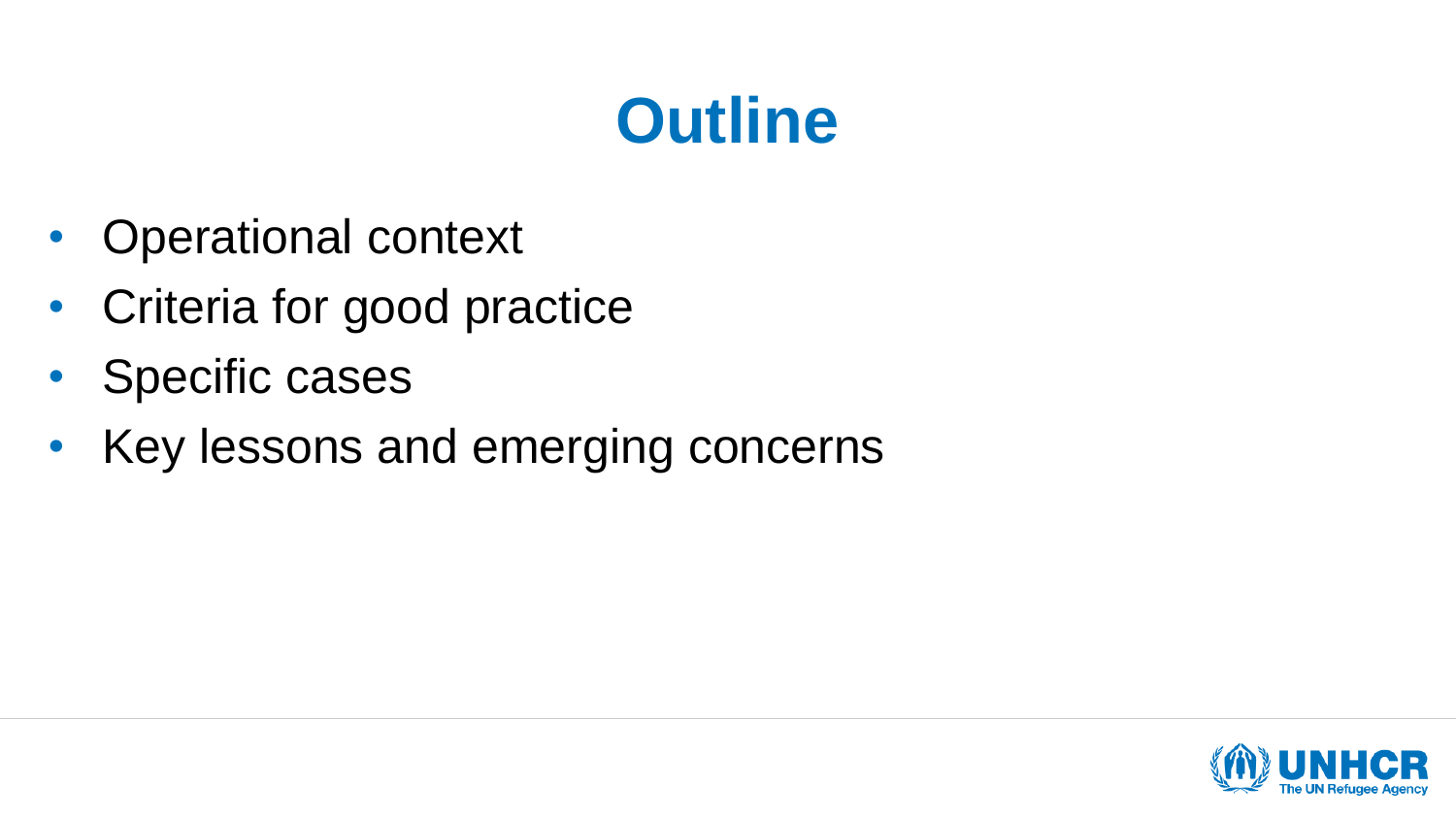## **Context**

- Protracted nature of refugee situation in the wake of decreasing humanitarian assistance
- Macroeconomic conditions characterised by high unemployment rate
- Need to maintain humanitarian development nexus and transition of refugees from dependence to self-resilience
- Key limitations of current interventions
	- Many pilots, and limited scale up activities
	- Sustainability remains a challenge
	- Limited engagement of beneficiaries
	- Partners working independently
- Progressive increase in contribution of development partners and private sector in the refugee response

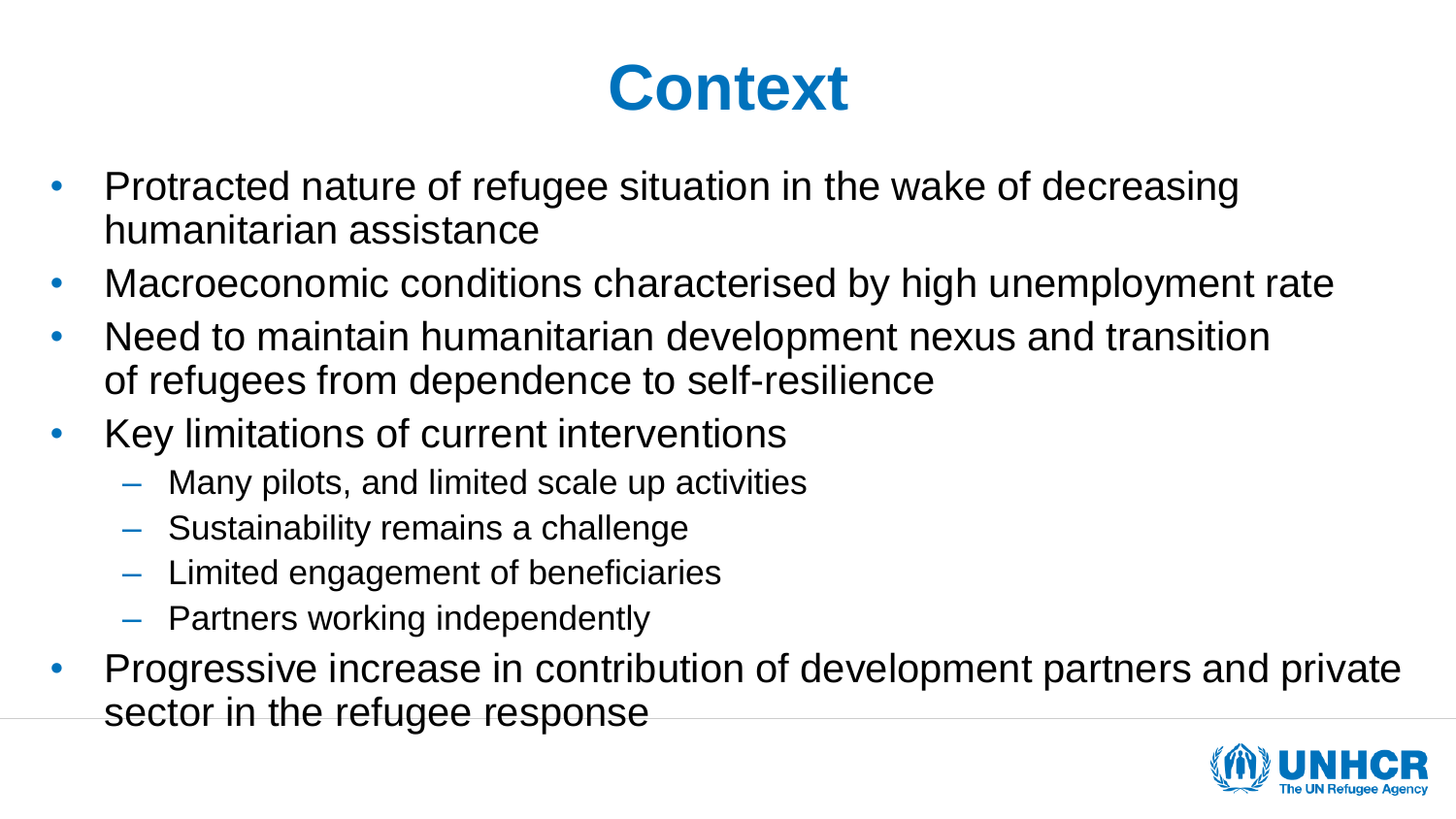## **Good Practice: Localized Criteria**

#### **Scalability**

- For economies of scale and reduce the cost per delivery
- To meet the growing need

#### **Sustainability**

• Can the activity continue beyond the life of the supporting project

#### **Participatory**

- Engaging beneficiaries in the design and implementation
- Important for ownership and continuity

#### Multifaceted support

- Multiple complementary services
- Increases value of support and allows beneficiaries to do more

#### **Partnership**

- Leveraging comparative advantages
- For complementarity and synergies

### **Replicability**

• For expansion to other similar settings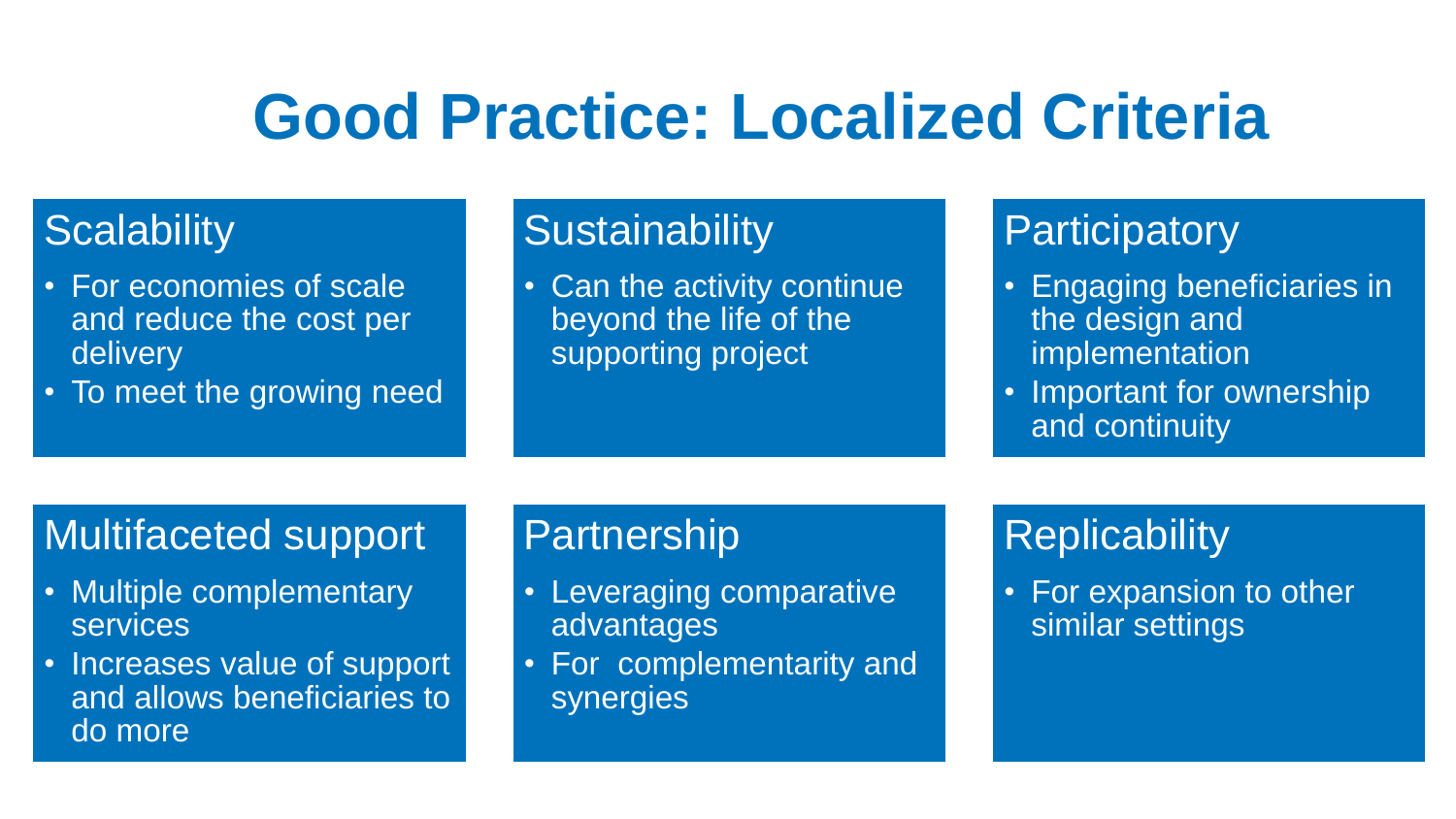## **Emerging Practices**

### **Agricultural Production for Food Security and Income Generation**

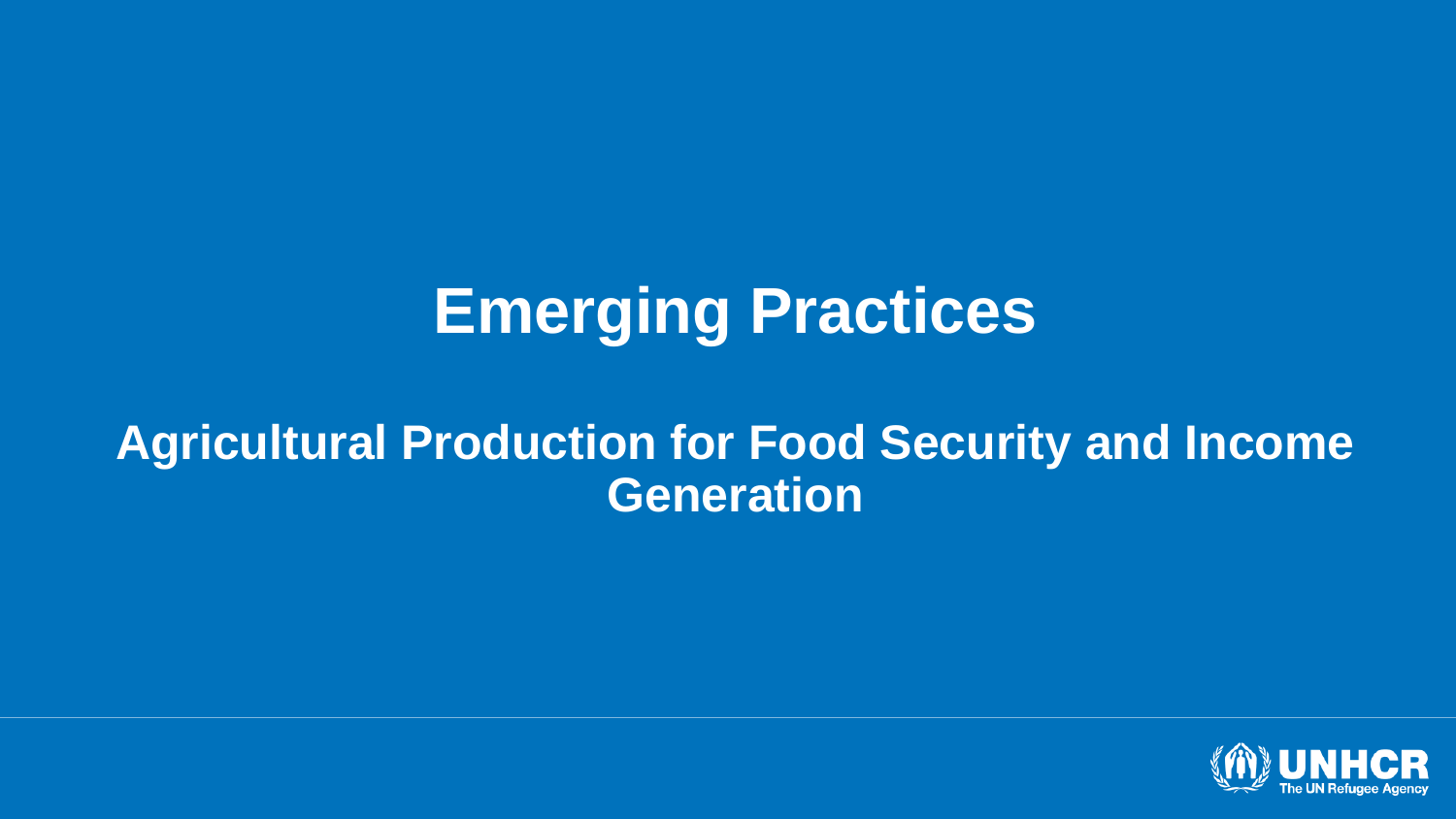# **Case #1: Optimized Land Use Model\***

- Support refugees to better utilize the plots for subsistence with a focus on food security and dietary needs through:
	- Training on land use optimization, GAPs and Climate Smart Agriculture
	- Provision of input vouchers and irrigation kits
- Engage targeted population as agents and peer leaders to deliver trainings
	- 116 agents and 580 peer leaders
- 5,499 households participated in 2021 in Adjumani, Kiryandongo and Kyangwali
- Plan to replicate model in Kyaka II, Nakivale, Palorinya and Rwamwanja

*\* Introduced and implemented by Action Against Hunger*



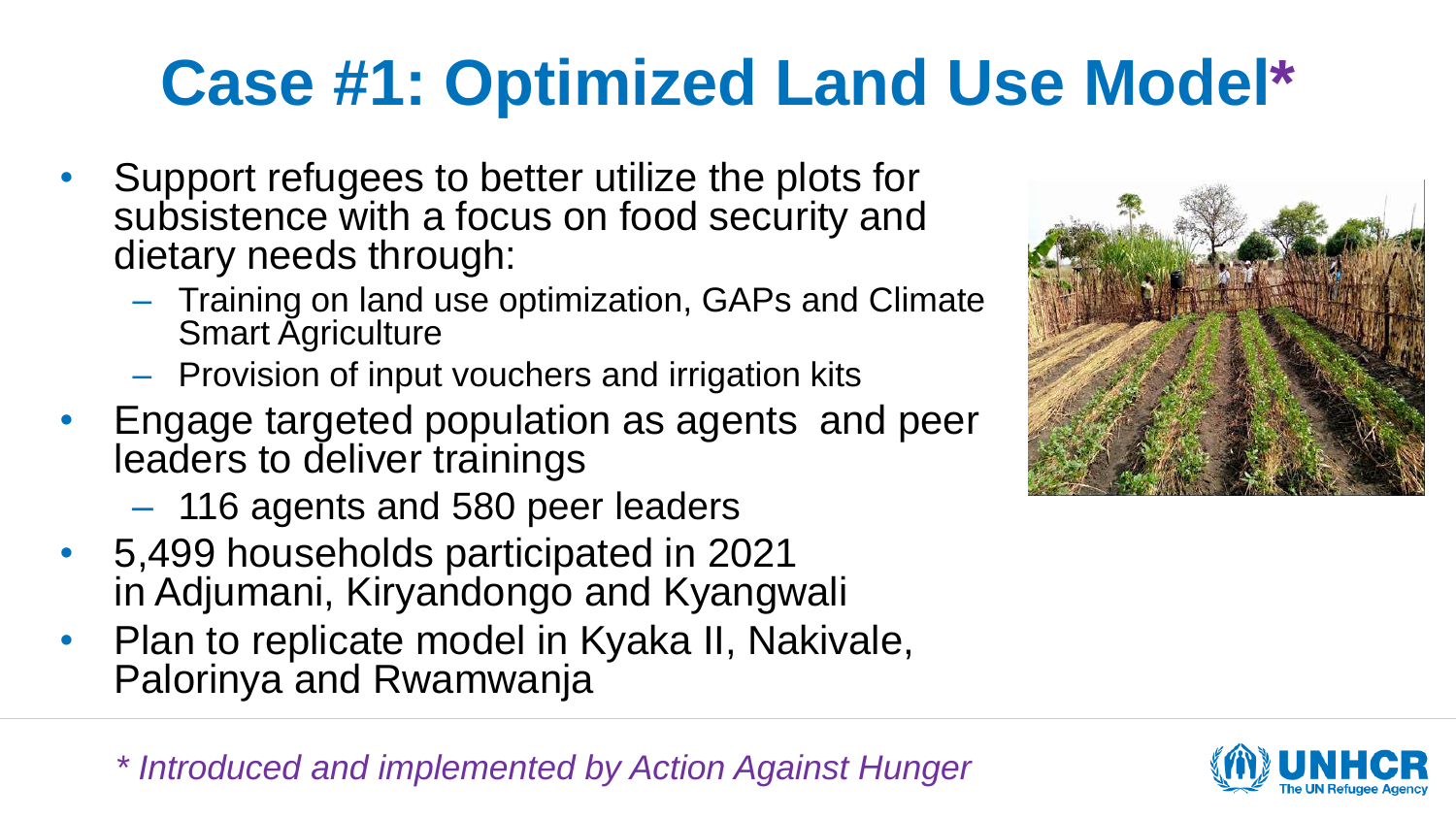## **Case #2: Climate Smart Agriculture (NURI Project)\***

- Main objective is poverty reduction through inclusive and sustainable economic growth
- Focus on agricultural production of staple and high-value crops (fruits and oil seeds)
- Multi-layered support
	- Training on CSA, GAPs and marketing;
	- Extension support through DLGs;
	- Financial literacy and saving mobilization;
	- Rural infrastructure development through cash for work
- 131,250 households (28% refugees):
	- Composed of 4,375 groups which also serve as VSLAs
	- In 13 districts in West Nile and Northern Uganda

*\* Funded and implemented by DANIDA in partnership with the Government (DLGs) and a number of international and national NGOs*

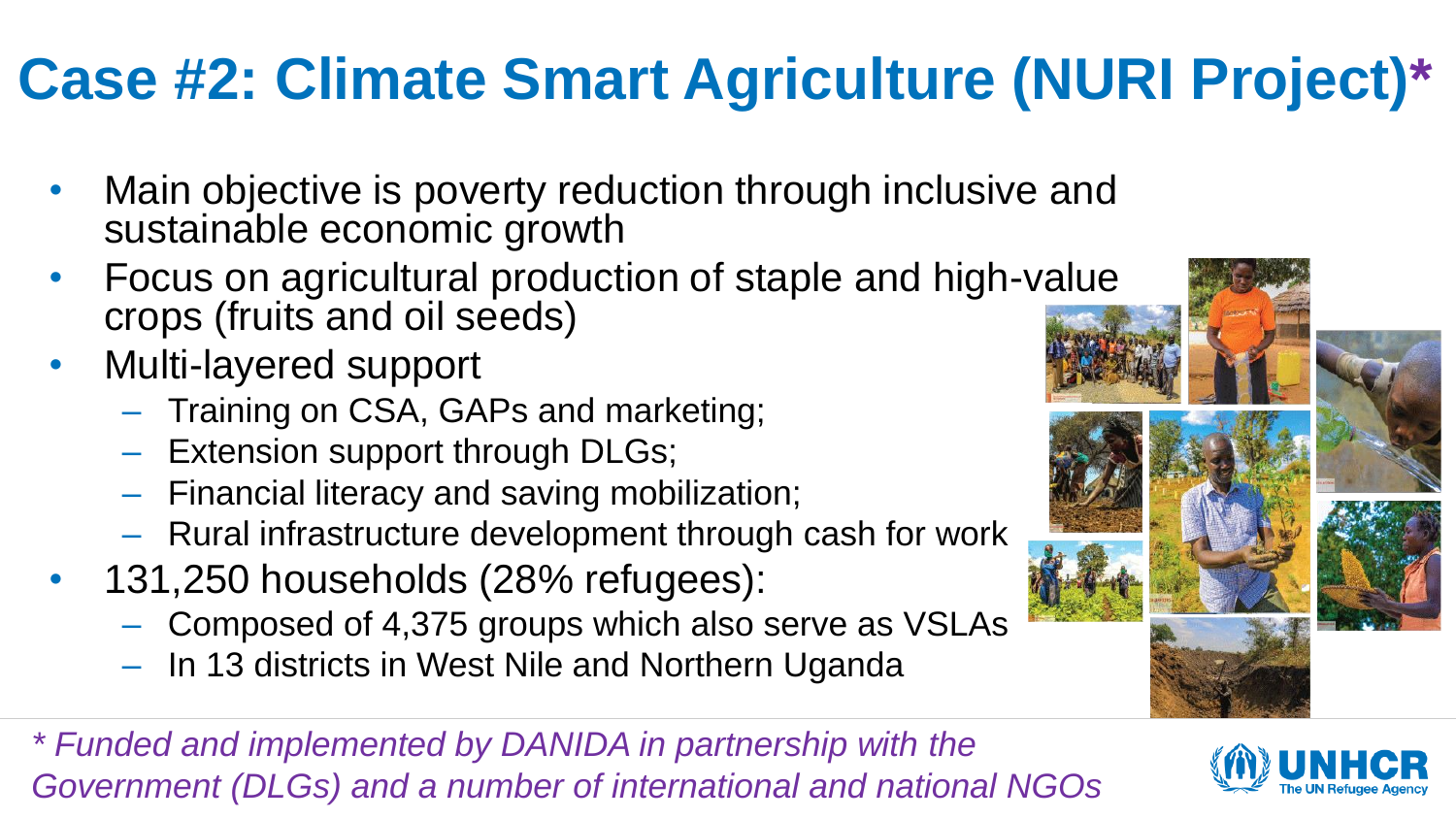# **Case #3: Rice production (PRiDE)\***







- For food security and income generation
- 2,638 farmers engaged in rice production in Adjumani, Rhino Camp and Rwamwanja
- Multiple support
	- Access to land and inputs;
	- Training on GAPs and post-harvest handling;
	- Provision of milling equipment; and access to market
- In 2021, over 1,200 acres of land cultivated with projected harvest of 1,489 MT.
- 479 farmers trained as TOTs to support other farmers
- Diversification of livelihoods activities include poultry and piggery

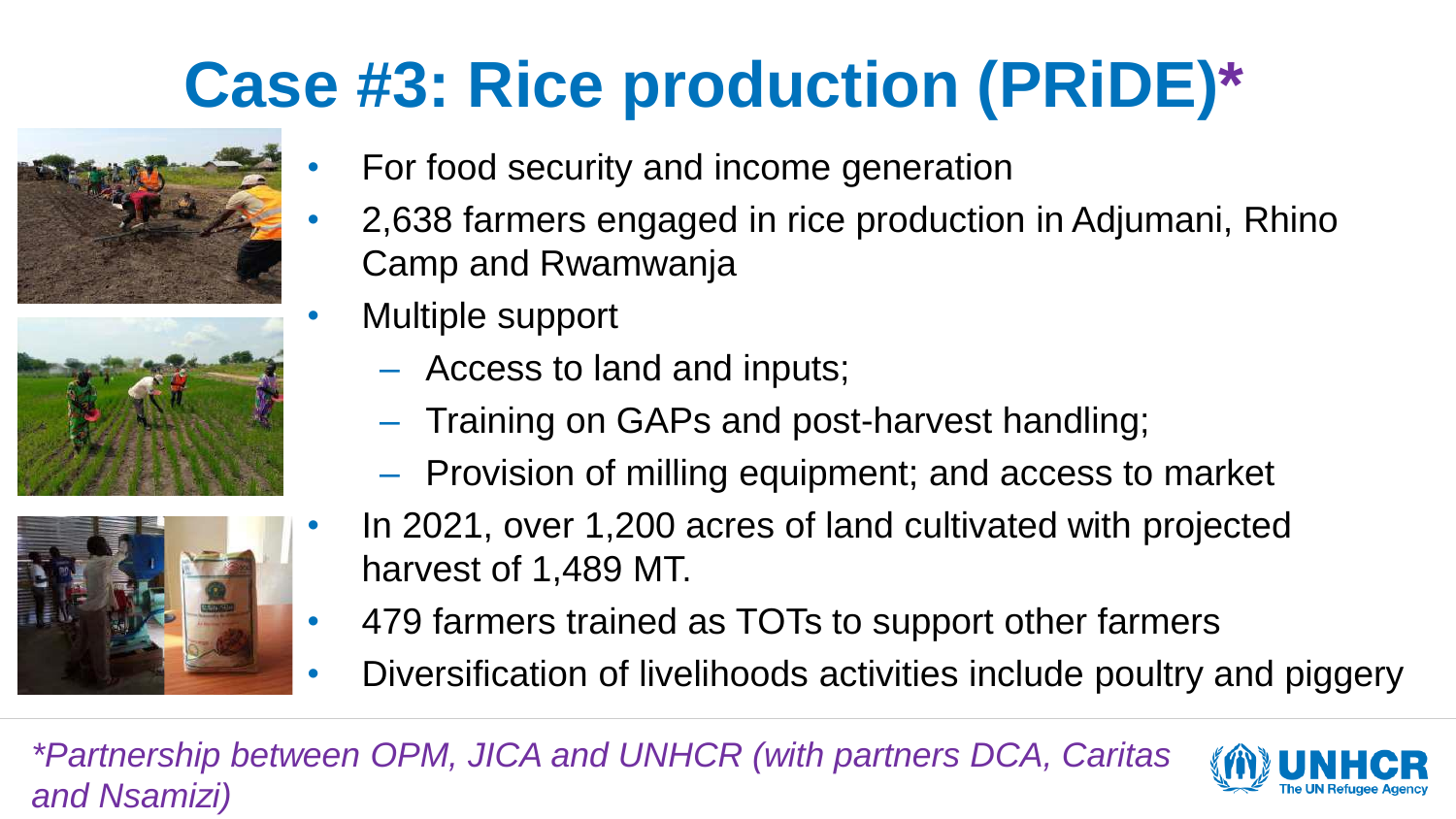## **Case #4: Block Farming\***





- For food security and income generation
- 4,357 acres of land cultivated in Adjumani, Lamwo and Yumbe, benefiting 13,406 households
- Est. 885 MT of maize, rice and beans harvested in Adjumani (worth US\$ 876,000)
- Engages both refugees and host communities as land donors, labourers (CBI) and beneficiaries
- Training on GAPs; provision of input; and postharvest support (training and kits)

*\*Partnership between OPM and UNHCR (with Caritas in Bidibidi)*

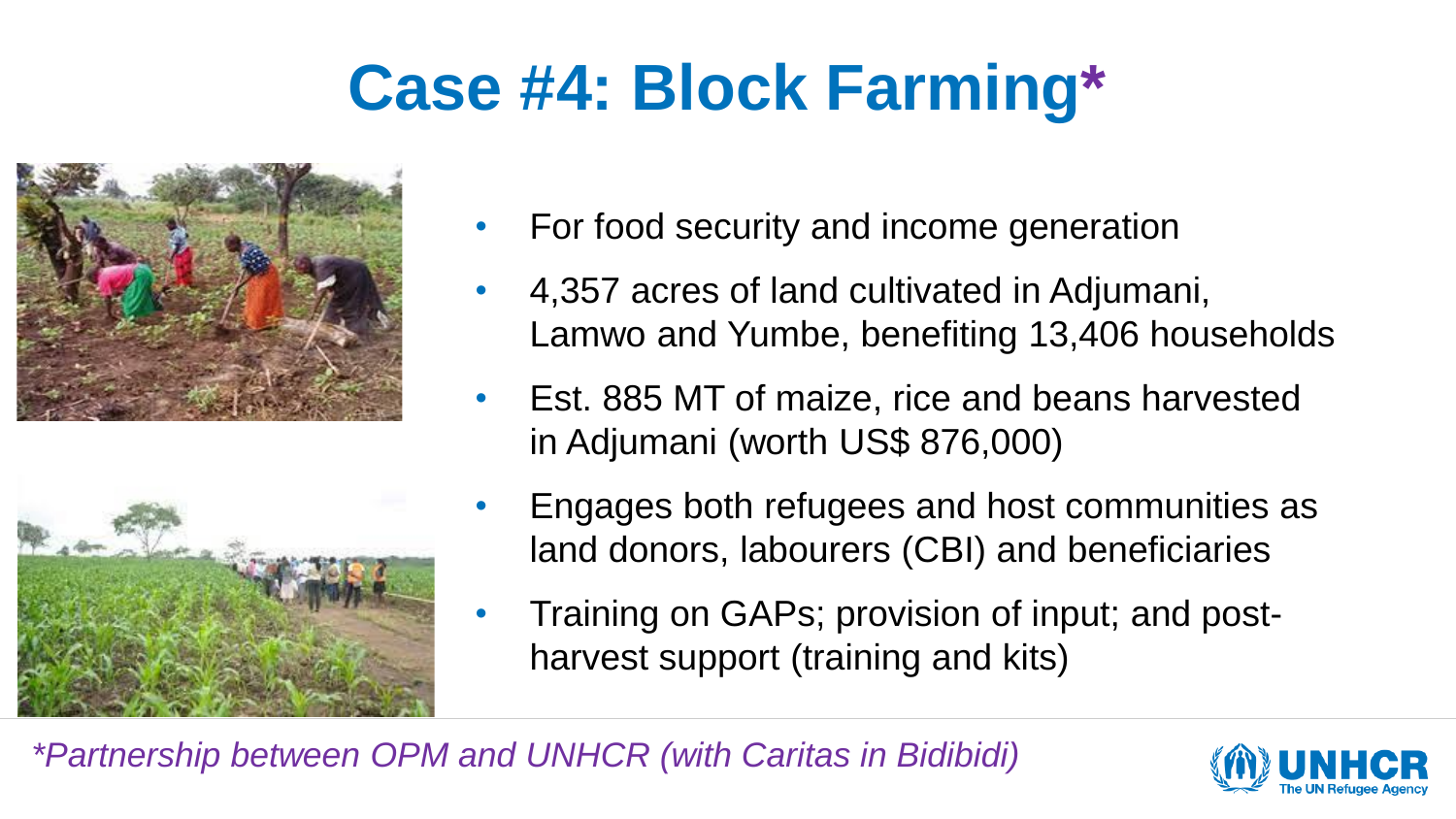## **Graduation from Extreme Poverty**

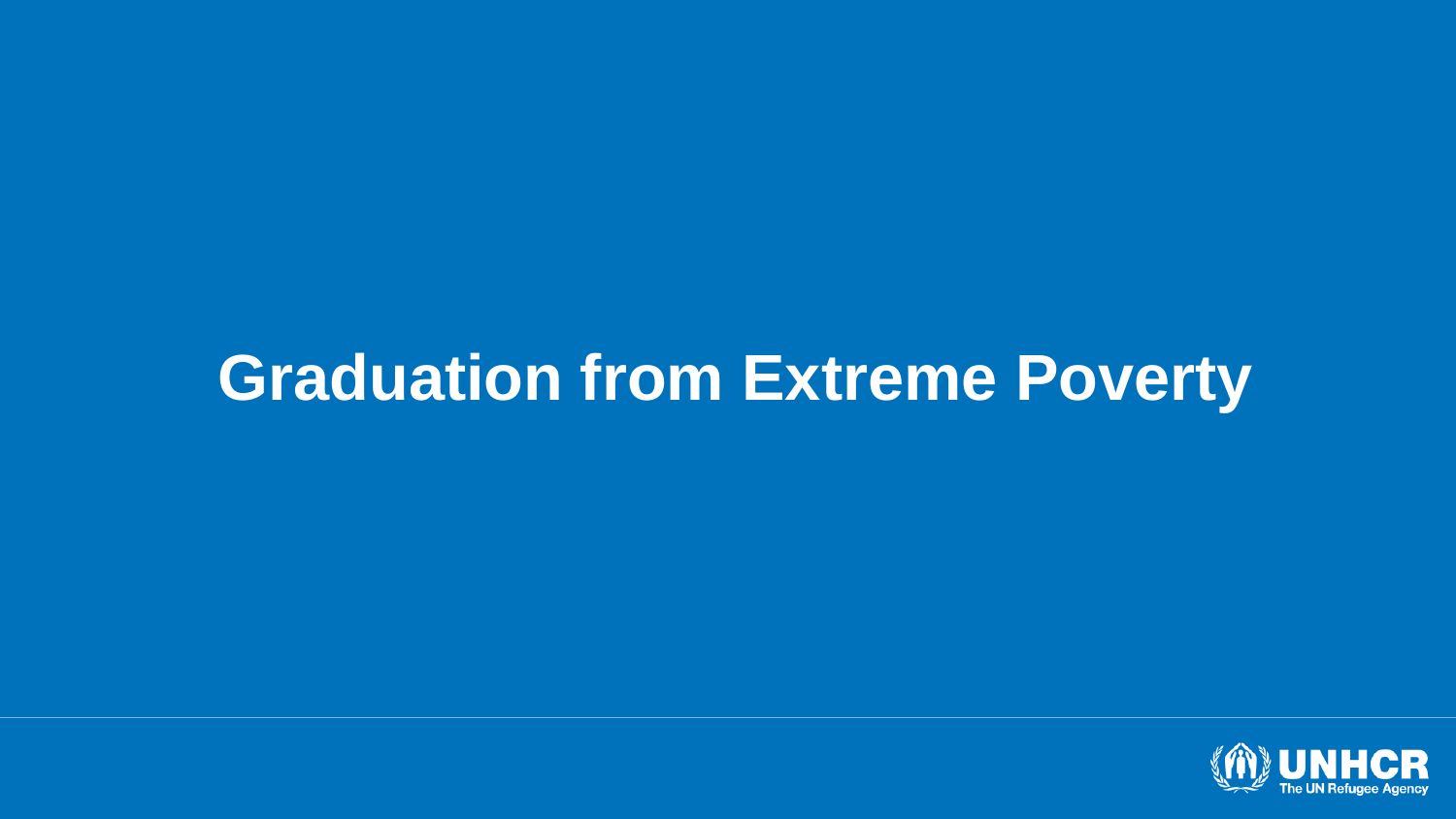### **Case #5: Graduation from Vulnerability to Resilience\***



- A 7-year project to uplift extremely Poor Refugee and host HHs from food insecirity and fragile livelihoods to self-reliance / Resilience
- 13,200 households chosen through wealth ranking assessment with participation of the community
- Beneficiaries receive consumption support, asset transfer, training and mentoring
- Outcomes from 1st co-hort
	- 73% of cohort one participants graduated to resilience
	- 88% of households (5,336) are able to meet basic needs
	- 89.6% of participating households had diversified livelihood enterprises.
	- 82 % of households had three months or more of savings.
	- 3,799 beneficiaries linked to markets with average earnings of US\$ 204.
- Replication underway
	- AVSI and partners to replicate similar model in Kyangwali and Palabek
	- Village Enterprise and Mercy Corps in Rhino Camp and Adjumani

*\*USAID funded and implemented by AVSI, Trickle-Up and IMPPAQ International*

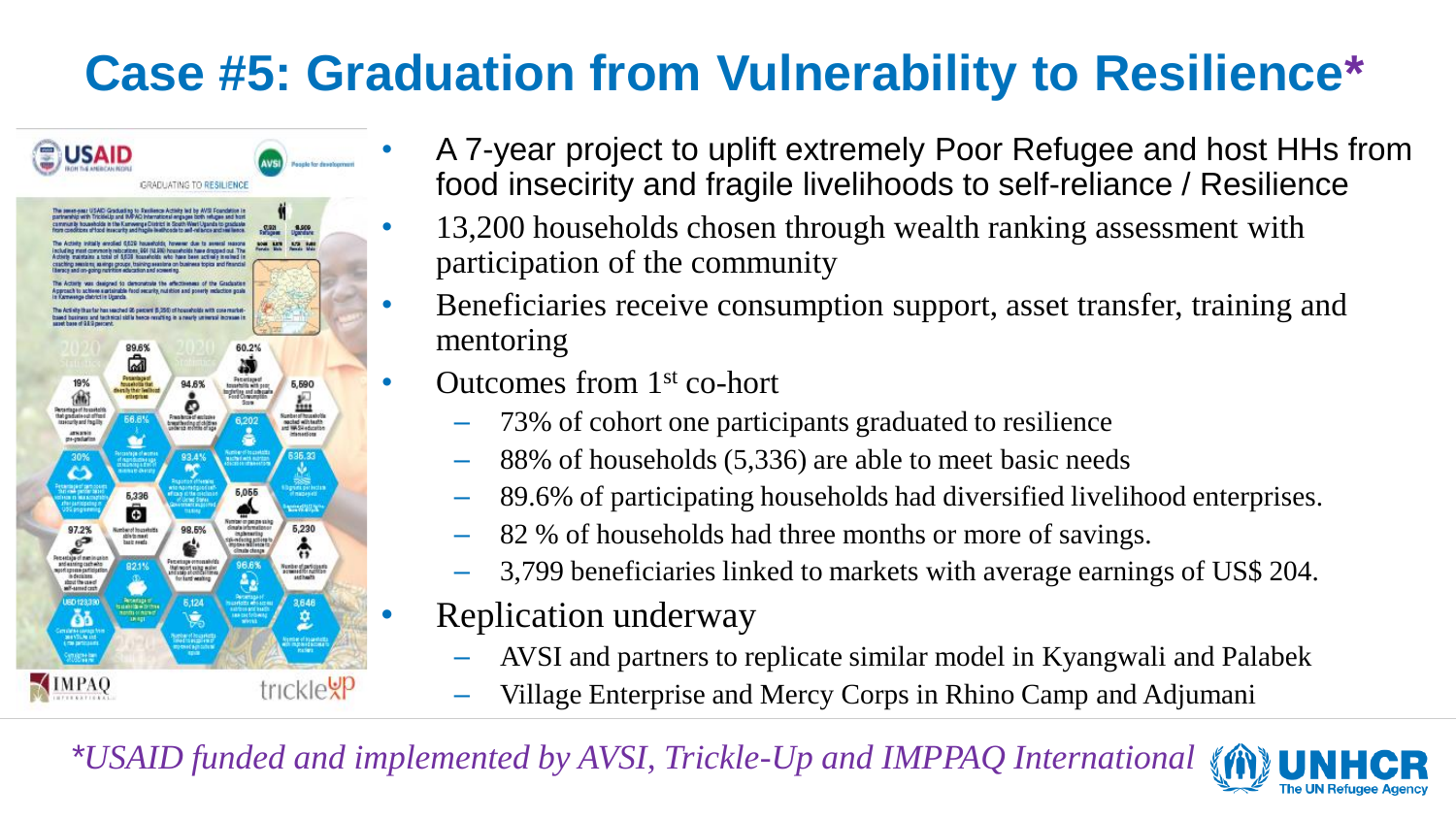### **Short-term Employment –Quick Impact Projects**

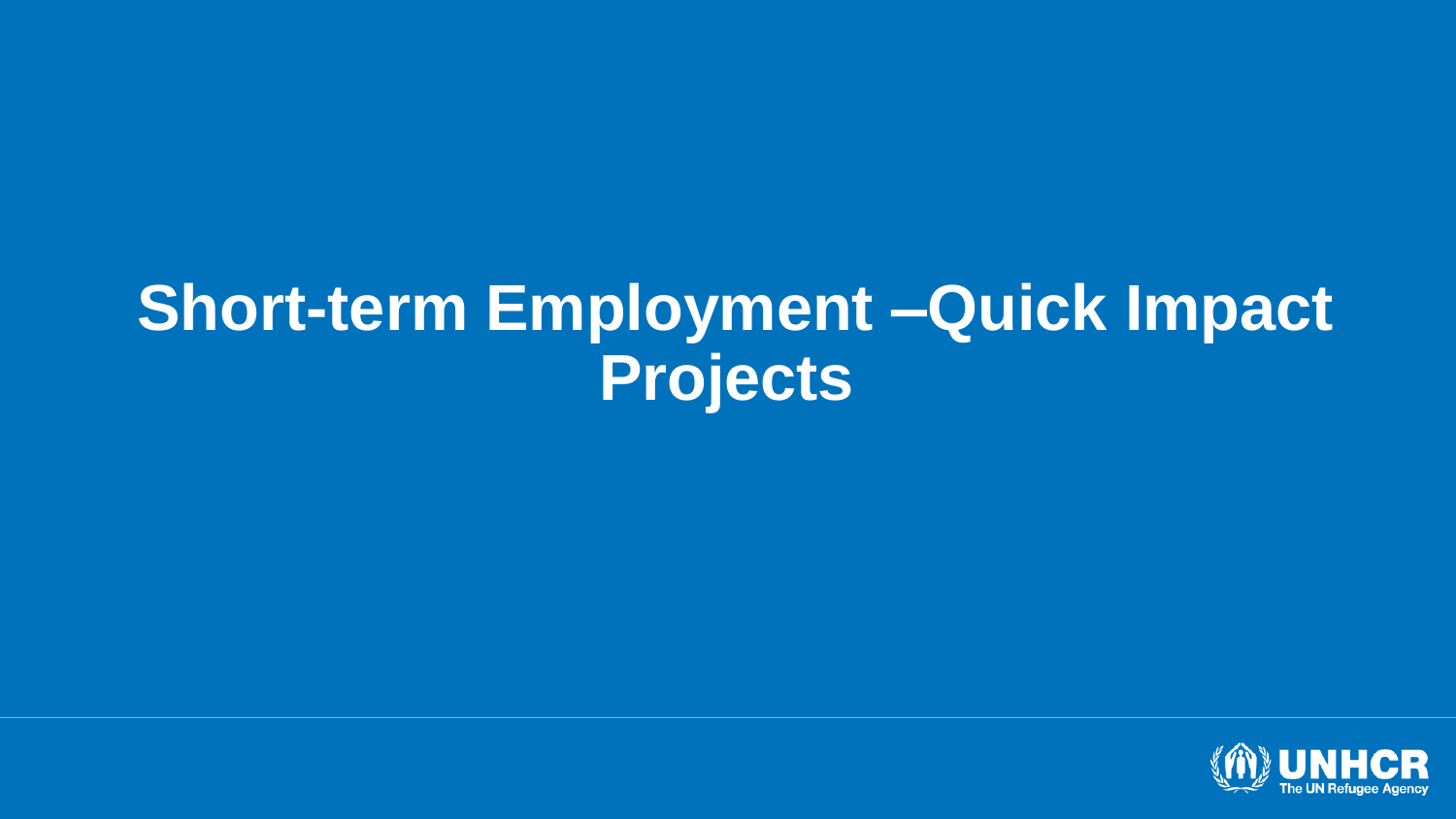# **Case #6: Mask Production by Refugees\***





- Leveraging existing refugee skills, market responsive and quick impact
- Total of 1,845 refugee and host community tailors
	- Produced over 2.8m masks for refugees six years and above
	- Received a total of \$639,936 as wages
	- Average income of \$181 over average of 6 weeks ranging from to \$30 (for 2 days of work) to \$3,134 (for about 4 months of work)
- Diversification of livelihoods as beneficiaries invested money in other business i.e. arts & crafts, barber shops, poultry etc
- Partnership with IPs and vocational training centres which provided working spaces, access to sewing machines and quality control
- Flexibility for participants to organize themselves to produce as individuals or groups

*\* Direct implementation by UNHCR with support from IPs and vocational training centres*

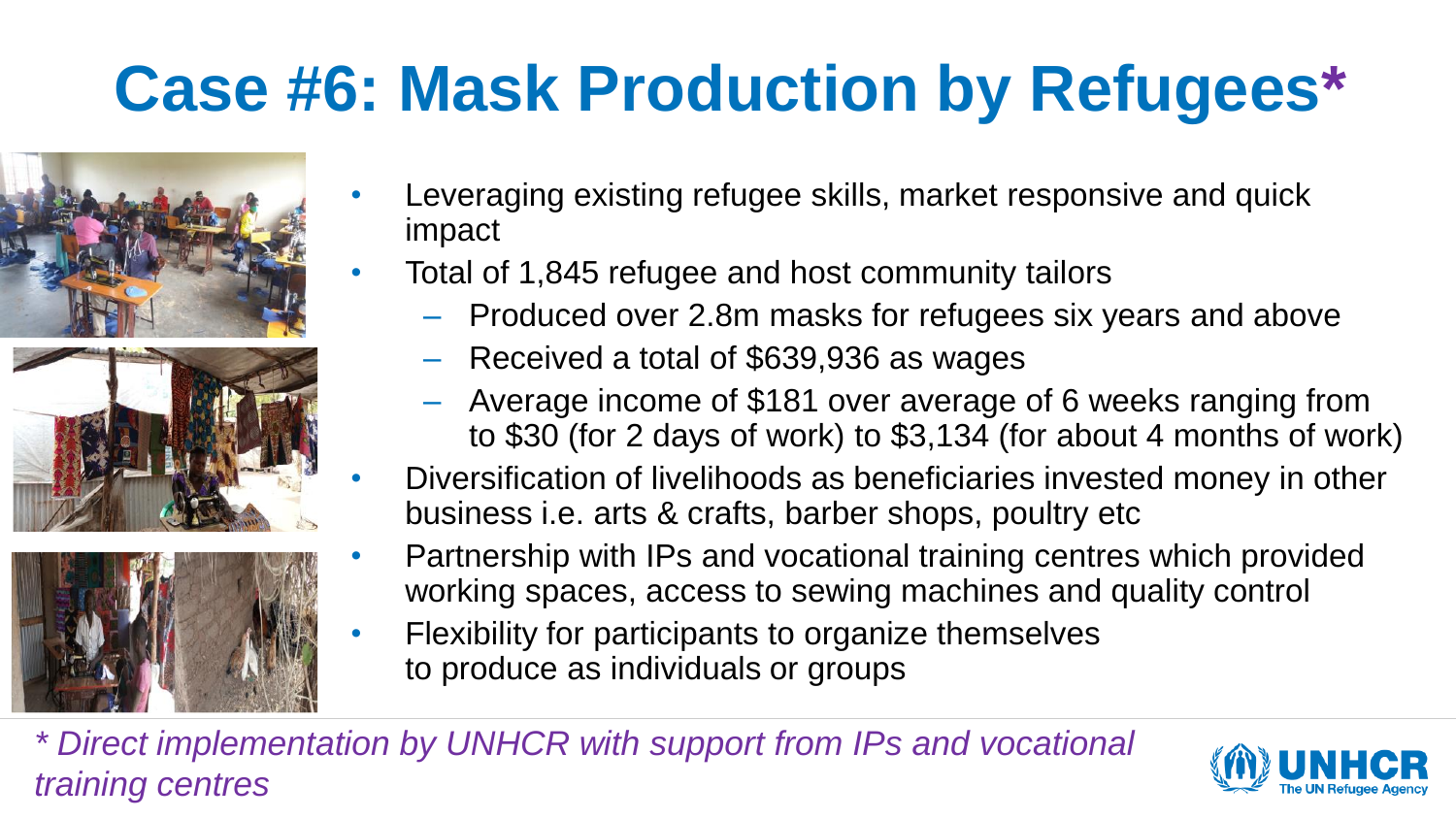## **Financial Inclusion of Refugees**

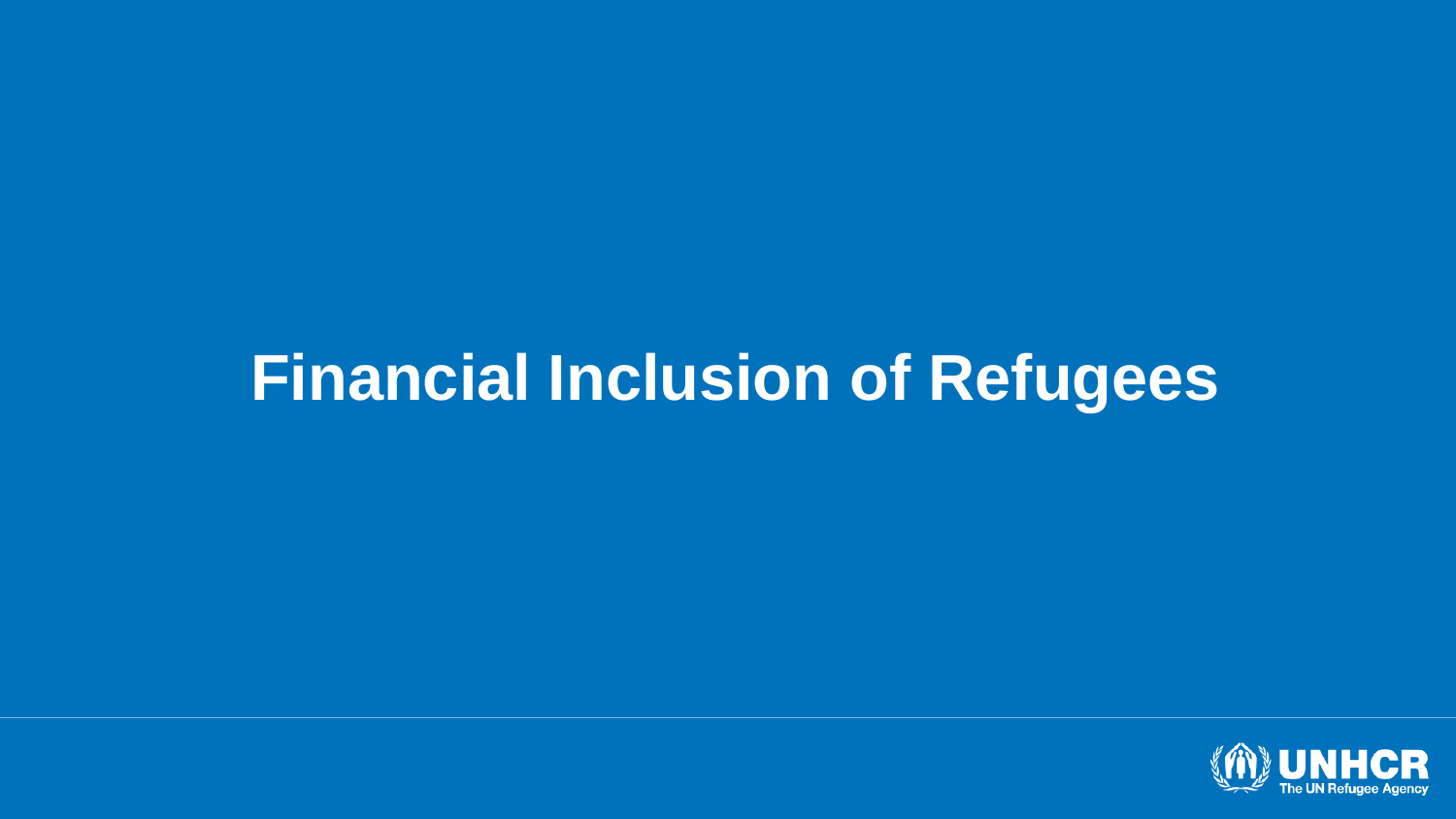### **Case #7. Inclusion of Refugees into Formal Financial Service Provision\***

|                                                    | <b>UGAFODE</b><br>Microfinance Limited (MDD) |                |                         |         |                           |
|----------------------------------------------------|----------------------------------------------|----------------|-------------------------|---------|---------------------------|
| Nakivale Branch Performance Summary as at 31st Aug |                                              |                |                         |         |                           |
| Category                                           | <b>Refugees</b>                              |                | <b>Host Communities</b> |         | Total                     |
| Gender                                             | Female                                       | Male           | Female                  | Male    |                           |
| <b>Loans Disbursed</b>                             | 247                                          | 579            | 148                     | 328     | 1,302                     |
| <b>Volume Disbursed (USD)</b>                      | 234.742 550.266                              |                |                         |         | 140,655 311,723 1,237,387 |
| <b>Active Loans (USD)</b>                          | 130                                          | 305            | 78                      | 173     | 686                       |
| Portfolio                                          |                                              | 72.780 249.743 | 53,961                  | 166.673 | 543,157                   |
| <b>PAR 30</b>                                      |                                              |                |                         |         | $6\%$                     |
| <b>Accounts</b>                                    | 778                                          | 1.755          | 275                     | 547     | 3,355                     |
| <b>Deposits (USD)</b>                              | 23.749                                       | 52.333         | 6.025                   | 45.996  | 128,102                   |
| <b>Financial Literacy by NGO</b>                   | 4,999                                        | 7,819          |                         |         | 12,818                    |





- Multi-faceted programming debt funding, guarantee funding and technical assistance to the FSPs and beneficiaries
- Grameen Credit Agricole activities
- By 3rd quarter of 2021,
	- VF had lent to 3,600 individual through 183 VSLAs in Moyo and Yumbe
	- Ugafode had disbursed over \$1.2m to 1,302 borrowers and mobilized over \$128,000 from 3,355 clients in Nakivale
- Opportunity Bank followed suit in opening a Branch in Nakivale
	- As of June 2021, over \$1.2m mobilized in savings and \$167,800 disbursed as loans
- VSLAs playing the critical role managing the last-mile lending
	- Vetting members,
	- Disbursing loan to and collecting repayments from members
- FSPs expected to be sustainable by end of project (4 years)

*\* Partnership between SIDA/UNHCR/Grameen Agricole and partner FSPs (Vision Fund (VF), Ugafode and BRAC)*

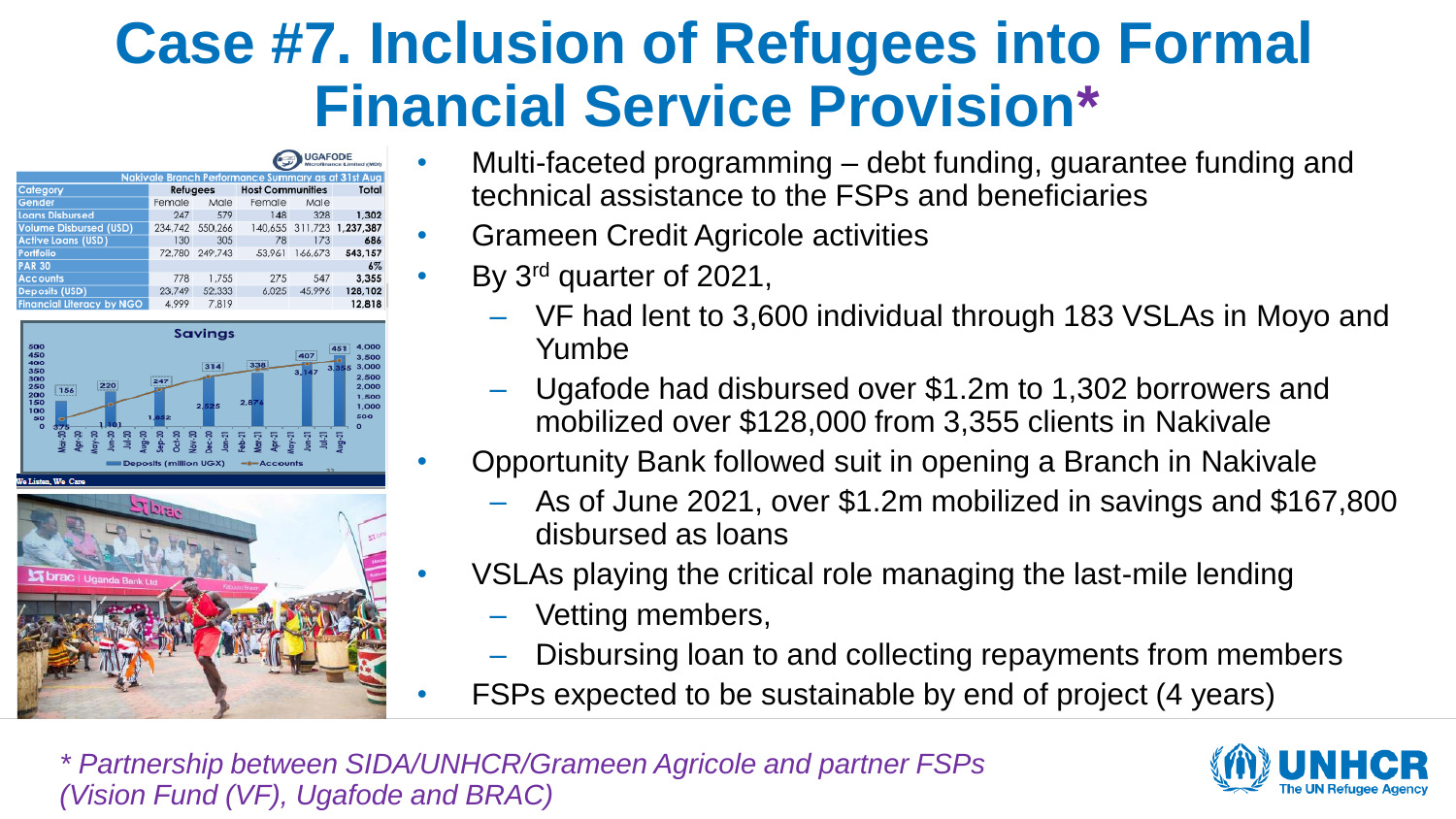# **Emerging Observations**

- Partnerships especially with host community (through OPM/ DLGs) is key to increasing refugee access to land e.g block farming
- Multi-pronged and multi-stakeholder approach is key to facilitating the socio-economic inclusion of POCs and sustainability
- Multi-year programming and funding is critical to sustainability of livelihoods project
- Scaling up of successful pilots and projects
- Skill development is important, but needs to be comprehensive and aligned to the needs of the market